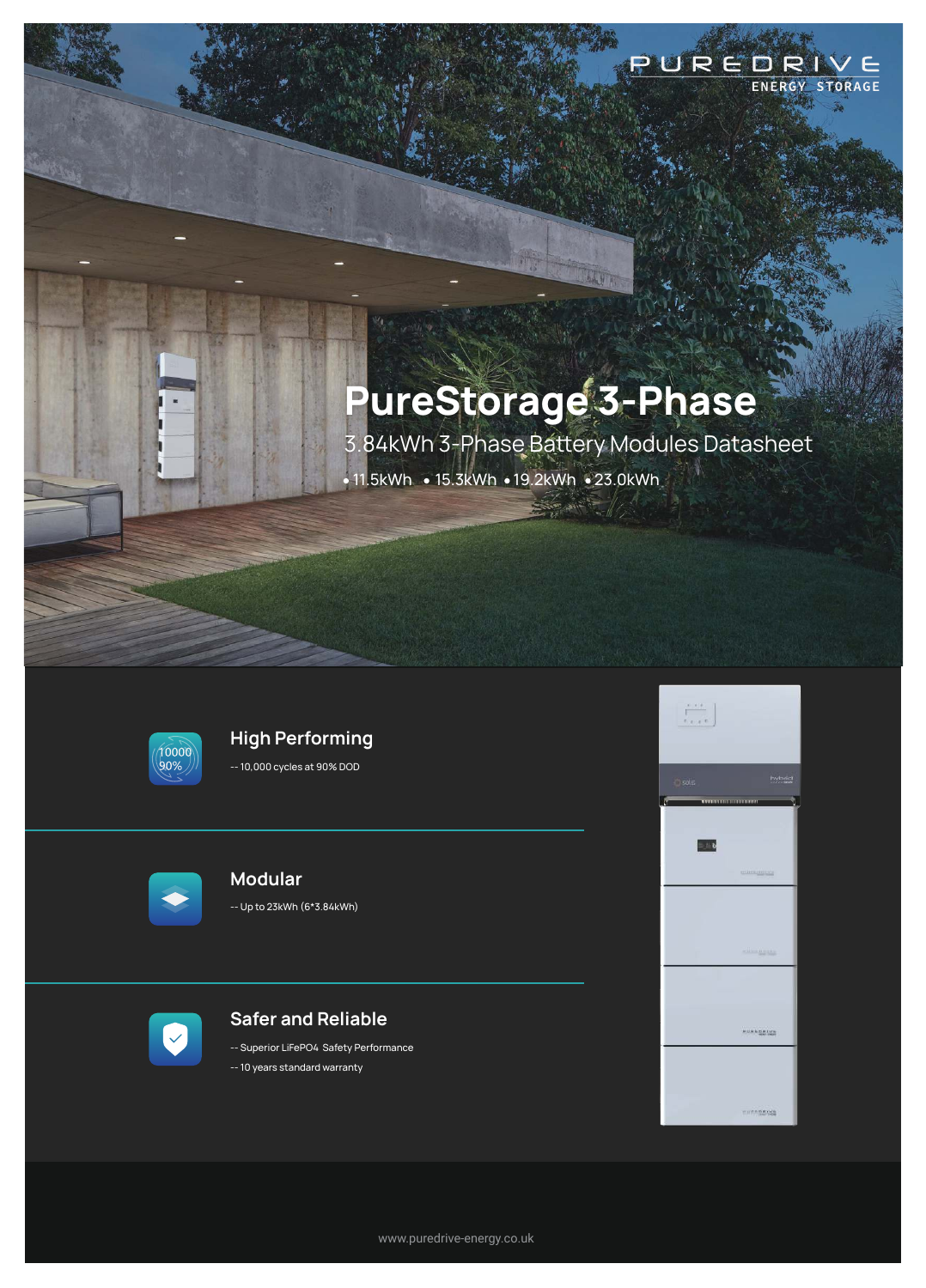#### **Master BMS**



|                                        | <b>WTS-3.84-BMS</b>                                                   |
|----------------------------------------|-----------------------------------------------------------------------|
| Operation Voltage [Vdc]                | $200 - 900$                                                           |
| Max. Charge/Discharge Current [A]      | 50                                                                    |
| Recommend Charge/Discharge Current [A] | 25                                                                    |
| <b>Functions</b>                       | Pre-charge, Over-Less Voltage/                                        |
|                                        | /Over-Less Temperature Protection,                                    |
|                                        | Cells Balancing/SOC-SOH calculation etc.                              |
| Communication Protocol/Connector Type  | CAN/RS485 ModBus, TCP/IP/RJ45                                         |
| Power Connection Type                  | Amphenol                                                              |
| User Interface                         | LED Light(standard)/LCD Display(Optional, need to confirm upon order) |
| Dimension [W*H*D mm]                   | 656*322*173.3                                                         |
| Weight                                 | 12kg                                                                  |
| Operating Temperature [C]              | $-20 - 55$                                                            |
| Ingress Protection                     | IP65                                                                  |
| Installation Method                    | Wall Mounted                                                          |
| Warranty                               | 10 years                                                              |
|                                        |                                                                       |

PUREDRIVE

#### **Battery Module**

| <b>Dattery Mounter</b>                         | <b>WTS-3.84-LFP</b>                |
|------------------------------------------------|------------------------------------|
| Nominal Voltage/Capacity per Module            | 76.8V/3.84KWH[50Ah]                |
| Expand Capability[Solis RHI-3P(5-10)K-HVES-5G] | 3~6 batteries series connection    |
| DOD Recommended                                | 90%                                |
| Max. Charge/Discharge Current [A]              | 50A Continual                      |
| Recommend Charge/Discharge Current [A]         | 25A Continual                      |
| Communication Protocol/Connector Type          | CAN/RJ45                           |
| Power Connection Type                          | Amphenol MC4                       |
| Dimension [W*H*D mm]                           | 656*322*173.3 per module           |
| Weight                                         | 44kg                               |
| Charge Temperature Range [C]                   | $0 - 45$                           |
| Discharge Temperature Range [C]                | $-20 - 55$                         |
| Ingress Protection                             | IP65                               |
| Installation Method                            | Wall Mounted                       |
| Cables Connection Method                       | Connection from side               |
| Warranty                                       | 10 years or 10,000 cycles @90% DOD |
|                                                |                                    |

\*PureDrive reserves the right to modify the technical datasheet and apperance of the product in the cataloge without prior advice to the users





**BID** 

www.puredrive-energy.co.uk